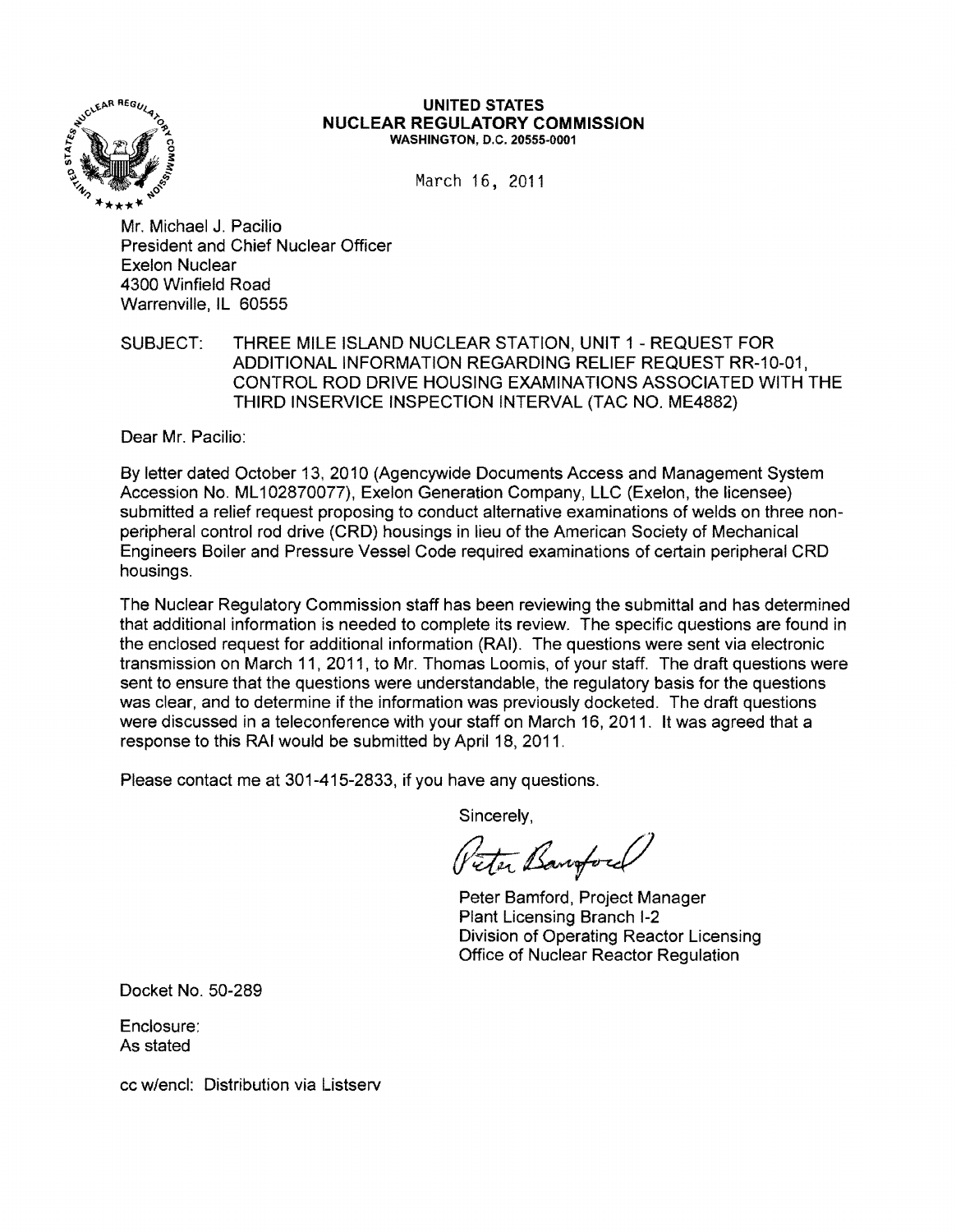## REQUEST FOR ADDITIONAL INFORMATION

## THREE MILE ISLAND NUCLEAR STATION, UNIT 1

## RELIEF REQUEST CONCERNING CONTROL ROD DRIVE HOUSING EXAMINATIONS

### ASSOCIATED WITH THE THIRD INSERVICE INSPECTION INTERVAL

## RELIEF REQUEST RR-10-01

# DOCKET NO. 50-289

By letter dated October 13, 2010 (Agencywide Documents Access and Management System Accession No. ML 102870077), Exelon Generation Company, LLC submitted relief request RR-10-01 for Three Mile Island Nuclear Station, Unit 1 (TMI-1). TMI-1 is proposing to conduct alternative examinations of welds on three non-peripheral control rod drive (CRD) housings in lieu of the American Society of Mechanical Engineers Boiler and Pressure Vessel Code required examinations of certain peripheral CRD housings. The U.S. Nuclear Regulatory Commission staff has been reviewing the submittal and has determined that additional information is needed to complete its review.

- 1. Regarding page 2 of the relief request, paragraph 2, provide the specific type(s) of examination(s), i.e., visual (VT-2), dye penetrant (PT), magnetic particle (MT), ultrasonic (UT), etc., referred to in the statement " ... six (6) CRDs not in the periphery were examined..."
- 2. Regarding page 2 of the relief request, paragraph 2, provide the specific type(s) of examination(s), i.e., VT-2, PT, MT, UT etc., referred to in the statement, "A review of lSI [inservice inspection] data for examinations of welds "A", "B", and "C" completed since 1986 identified no degradation."
- 3. Regarding page 2 of the relief request, paragraph 2, the second sentence states, "There were no examination limitations reported for these welds." Please clarify this statement. Does it refer to the accessibility of the welds for examination or that there were no defects in the welds?